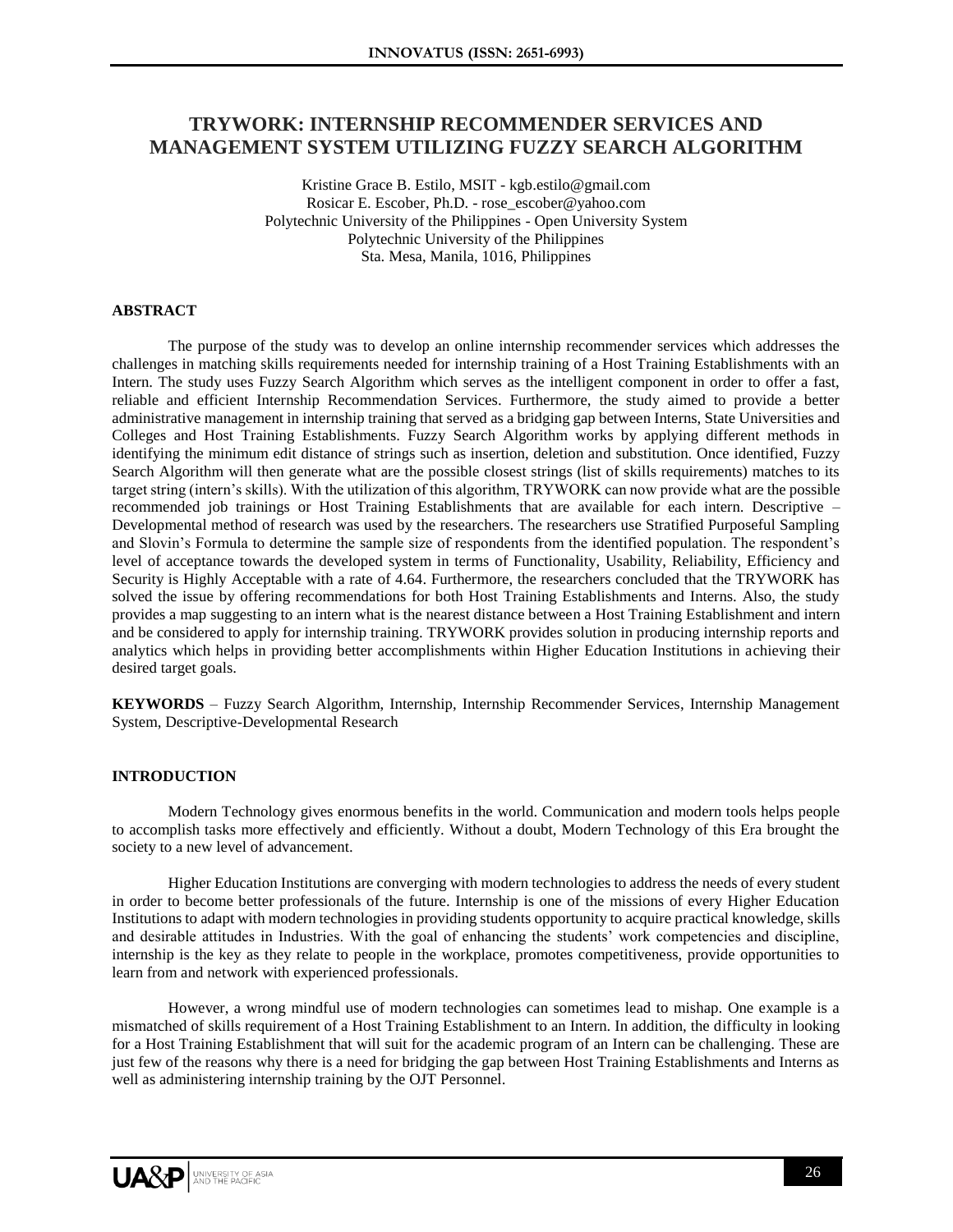In order to overcome these challenges, the system entitled "TRYWORK: Internship Recommender Services and Management System using Fuzzy Search Algorithm and Distance Matrix Application Program Interface" addresses the needs for internship training and management. It is a recommender solution for both Interns and Host Training Establishments. It also addresses the basic needs for administering internship training by On the Job Training Personnel.

## **LITERATURE REVIEW**

#### **Big Data**

Sahu, Jacintha, and Singh (2017) found that the scalability of increase in volume, velocity and variety of data in an organization will be benefited by selecting appropriate big data technologies. Appropriate selection of tool will be the basis of global competition result in optimum investment in big data analytics and production growth. Big Data's perspective is to provide assistance to number of industries to extract data into high-quality information for in-depth approach into their organization status. Big Data Analytics tool made the entire data management cycle technically and economically feasible from collection and storing of larger data sets to analyse data in order to provide new and valuable insights. Big Data Analytics tool process involves the data flow from collection of data from the larger dataset to provide valuable information for decision making. These includes: Collection of data, Storage of data, Processing, and Visualizing. [1]



**Figure 1. Big Data Analytics Tool**

#### **Fuzzy Search Algorithm**

Fuzzy Matching Algorithm is a special case of record linkage that is used in computer-assisted translation. It works by finding correspondents between two segments of text entries in a database of previous translations with approximately matching of less than 100% perfect (Megter, 2016). [2]

According to Yera and Martinez (2017), user's preference plays an important main role in recommendation generation process. This serves as the basis on what particular algorithm to be used for a recommender system that will completely boost the filtering process of suggesting data. Based on their study, there are different algorithms which are used for recommender systems that are considered as techniques. These are the soft computing approaches such as: Fuzzy Logic (Fuzzy Search), Markov Models, Neural Networks, Bayesian Approaches, and Genetic Algorithms. [3]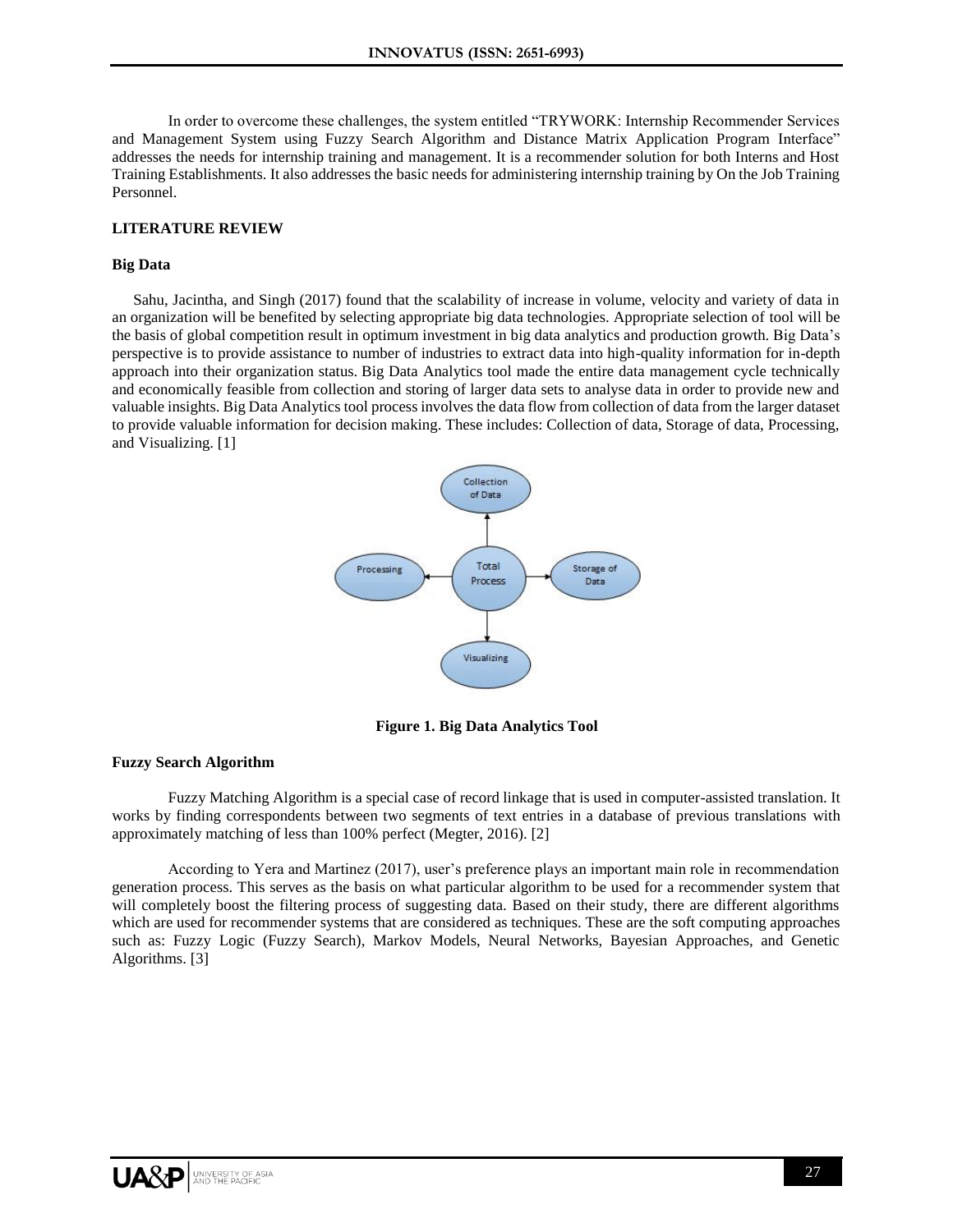

**Figure 2. Algorithms used for Recommender Systems**

## **Distance Matrix API**

Google Distance Matrix API is one of the latest Map-Related API services that ever released. According to Google (2011), Google Distance Matrix API is a service that provides distance and time for a matrix of origins and destinations.

Based on the study of Wang and Xu (2011) entitled" Estimating O-D travel time matrix by Google Maps API: implementation, advantages, and implications", the researchers develop a desktop tool for implementing the task by calling the Google Maps Application Programming Interface (API). By doing so, the tool was able to tap into the dynamically updated transportation network data and the routing rules maintained by Google and obtain a reliable estimate of Origin-Destination (O-D) travel time matrix. [4]

## **METHODOLOGY**

#### **Developed System**

#### **TRYWORK system Architecture**

TryWork System Architecture encompasses the overview components as well as the communication technology used that work together to implement as an overall system. TRYWORK is composed of the following layers namely: Roles and Actors, Business Services, Business Process, Application Services, Application Components and Services, Technology Services, and Technology Components that work together to implement as an overall system.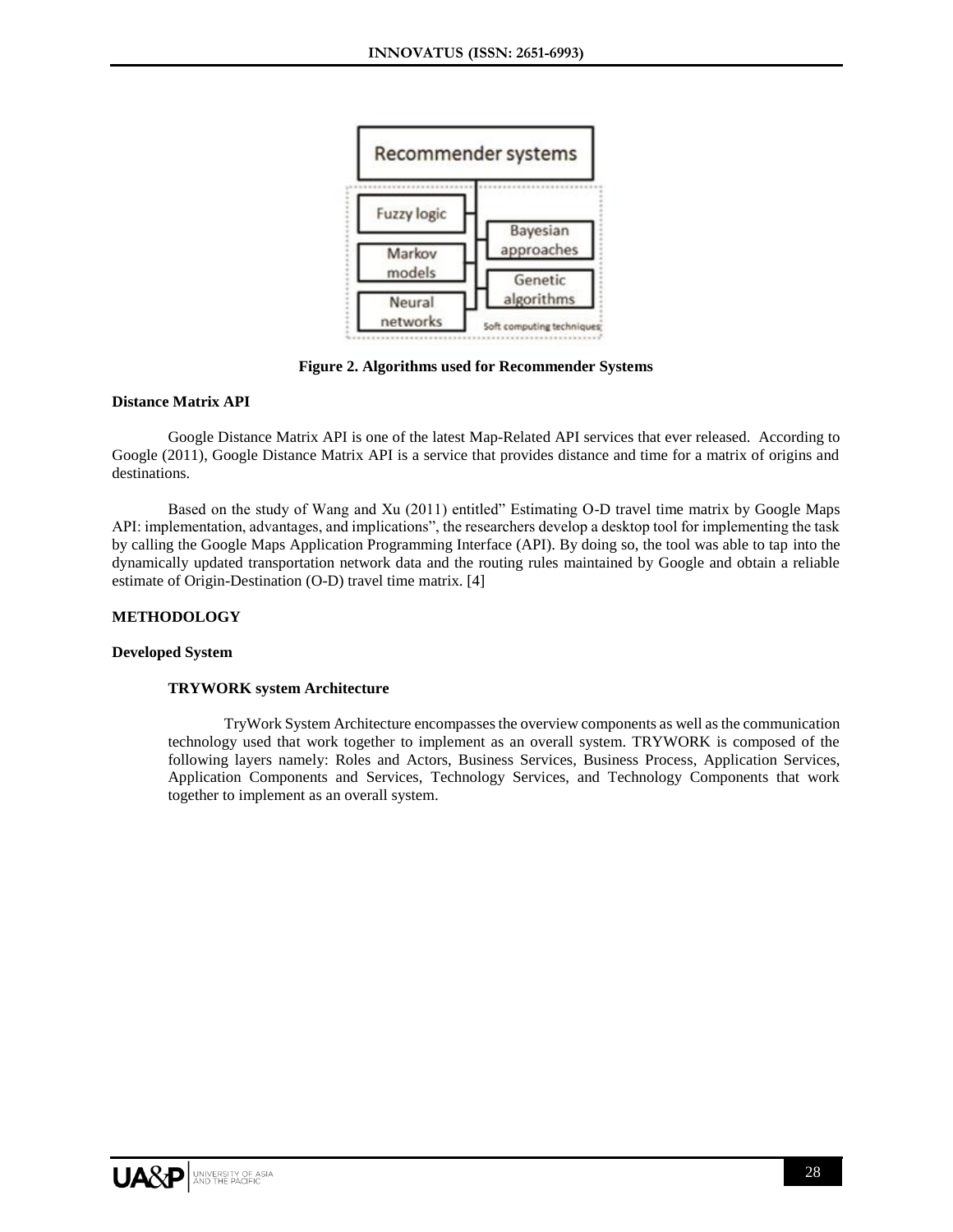

**Figure 3. TRYWORK System Architecture**

## **TRYWORK Algorithm**

The researchers applied Fuzzy Search Algorithm in TRYWORK to improve the efficiency and reliability of string-matching. The figure below represents the process flow of fuzzy search algorithm approach.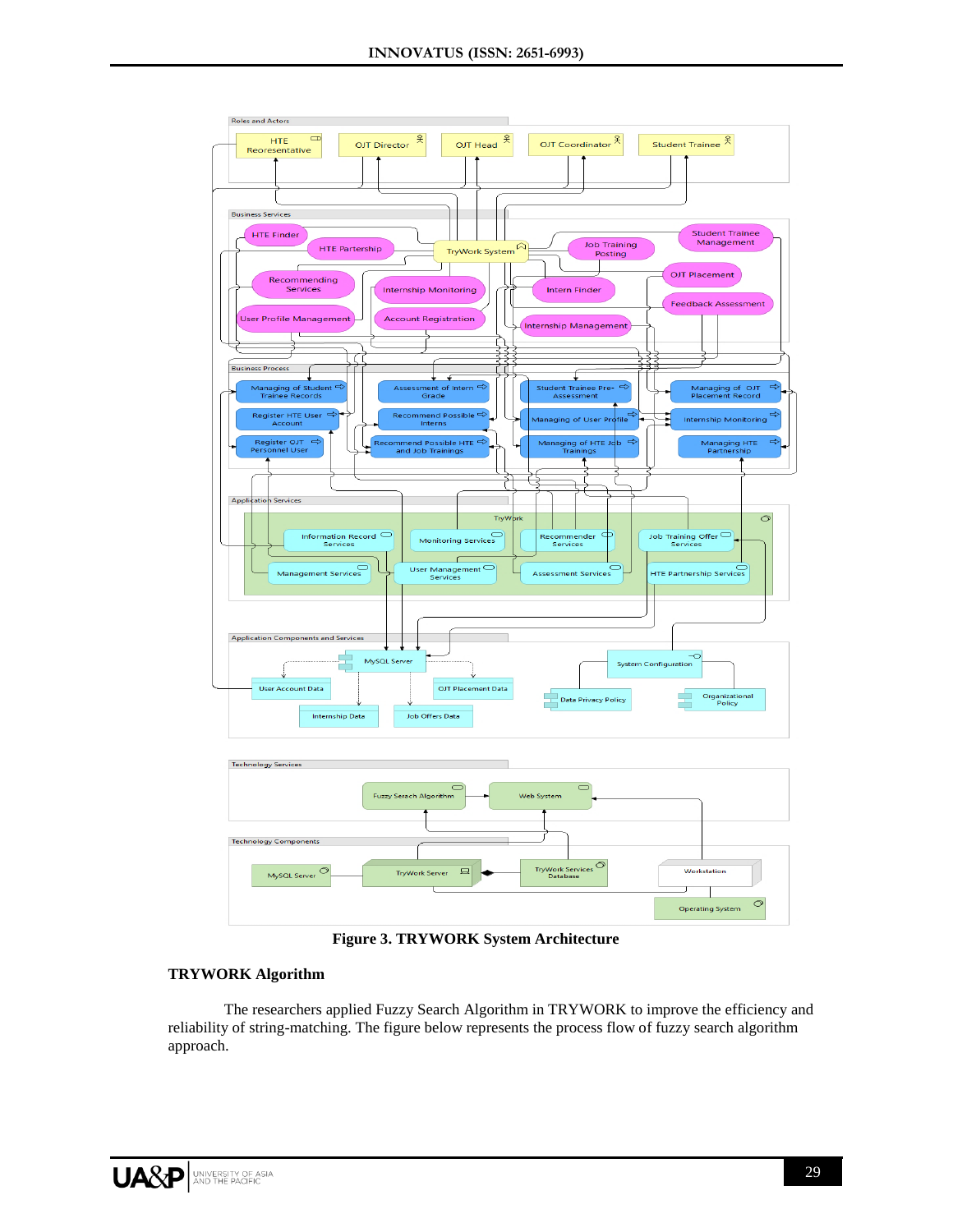

**Figure 4. Fuzzy Search Algorithm Approach Overview**

In order to execute string matching, there are several components needed: The intern (as a target), Intern's specific skills, and Intern's present location. These components play an important role to generate intern's profile and other information such as intern's skills and location which will be placed inside a repository known as TRYWORK services database. Fuzzy Search Algorithm works by simply finding set of strings that approximately match to intern's specific skills, and location for a fast and reliable result. String match closeness is measured in terms of primitive operations to convert the string into an exact match such as: insert, delete or substitution. The system will then generate all the list of possible recommended Host Training Establishments and Job Training for an intern.



**Figure 5. Fuzzy Search Algorithm Process Flow**

The Algorithm works by applying the method of insertion, deletion and substitution first to measure the minimum edit distance. Once identified, Fuzzy Search Algorithm will then generate what are the possible closest strings matched to the target string and TRYWORK will provide what are the possible recommended Job trainings or Host Training Establishments for each intern.

## **Research Design and Instrument**

Descriptive – developmental method of research was used by the researchers to the research entitled "TRYWORK: Internship Recommender Services and Management System using Fuzzy Search Algorithm". The combination of the methods was specifically chosen by the researchers to see the desired result of the study.

Stratified Purposeful Sampling and Slovin's Formula was used by the researchers to determine the sample size from a population. A total population size of 672 respondents was determined and was derived from the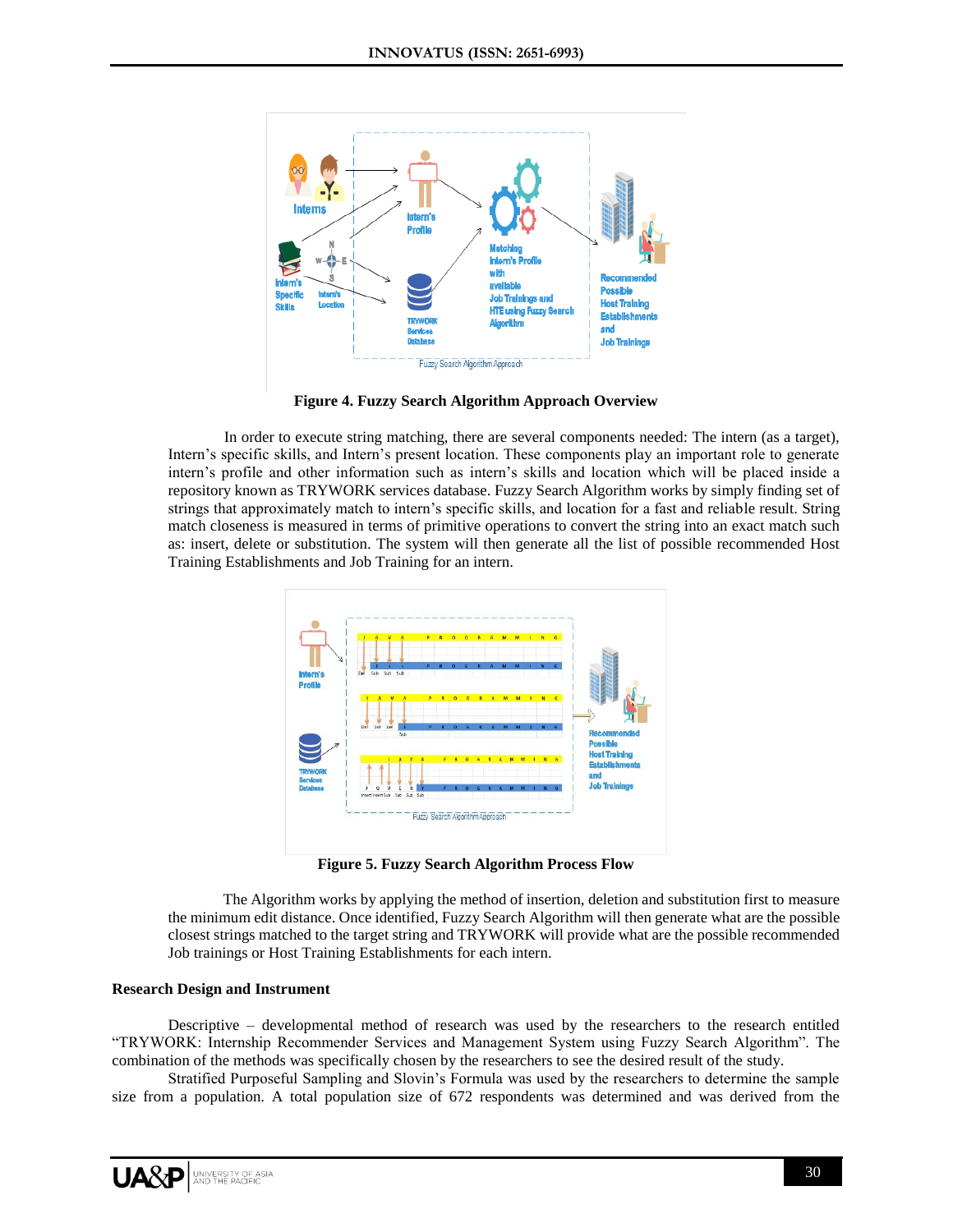calculation of both Slovin's Formula and Stratified Purposeful Sampling resulting to a desired sample size of 251 respondents. The formula below represents stratified sampling with proportional allocation:

$$
n_i = \left(\frac{N_i}{N}\right) * n
$$

Where:

 $n_i$ = number of samples  $n =$  total number of samples computed from Slovin's formula  $N =$  total population  $N_i$  = population

The researchers used survey questionnaire to gather data from the respondents. It determines the feasibility and usability result of the developed system. Questions were composed of four parts: Part I: Respondent's Profile; Part II: Formal Questionnaire - Existing Internship Management Process; and Part III: Formal Questionnaire – Proposed System's Acceptability; Part IV: Formal Questionnaire - Recommendations.

#### **Data Case Analysis**

The data that will be gathered from the respondents' evaluation through questionnaires will be systematically tabulated and processed to arrive at accurate information. Statistical tools used by the researchers are: Likert Scale and Weighted Mean.

Likert scale uses five potential choices. For Level of Acceptability, these are: (5) for Highly Acceptable (4) for Moderately Acceptable (3) Acceptable (2) Slightly Acceptable (1) Unacceptable. As for the Level of Agreement, these are: (5) for Strongly Agree (4) for Agree (3) Slightly Agree (2) Disagree (1) Strongly Disagree. The overall accomplishment level toward the subject matter is represented by the computed overall score.

Weighted mean is a method necessary to determine the corresponding weight of frequencies observed on the gathered data in order to give quantities being averaged in their proper degree of importance.

Weighted mean is computed by using the formula:

Weighted Mean =  $\sum$  fw / n

Where:

 $f = frequency of each weight$  $w = weight$  assigned to each value  $n =$ sample size

#### **RESULTS AND DISCUSSION**

1. The difficulties and challenges the respondents encountered with the current OJT Program.

The difficulty in finding potential Host Training Establishments which will engage in On-The-Job Training for each State Universities and Colleges; and difficulty in finding a potential Intern or Student Trainee which will benefit the Host Training Establishments has a result percentage scale of 100%. The difficulty in finding the right OJT skills of an intern that match for a task requirement resulted to 75.71%. Last from the issues and challenges, the difficulty in finding a company that fits in the program per student resulted to 80.23%.

2. Respondents' Level of Acceptance towards the developed system

The respondents rated the system with a verbal interpretation of Highly Acceptable with a numerical rating of 4.64. It is revealed that the developed system is indeed feasible in recommending internship services and in operational tasks in internship training management.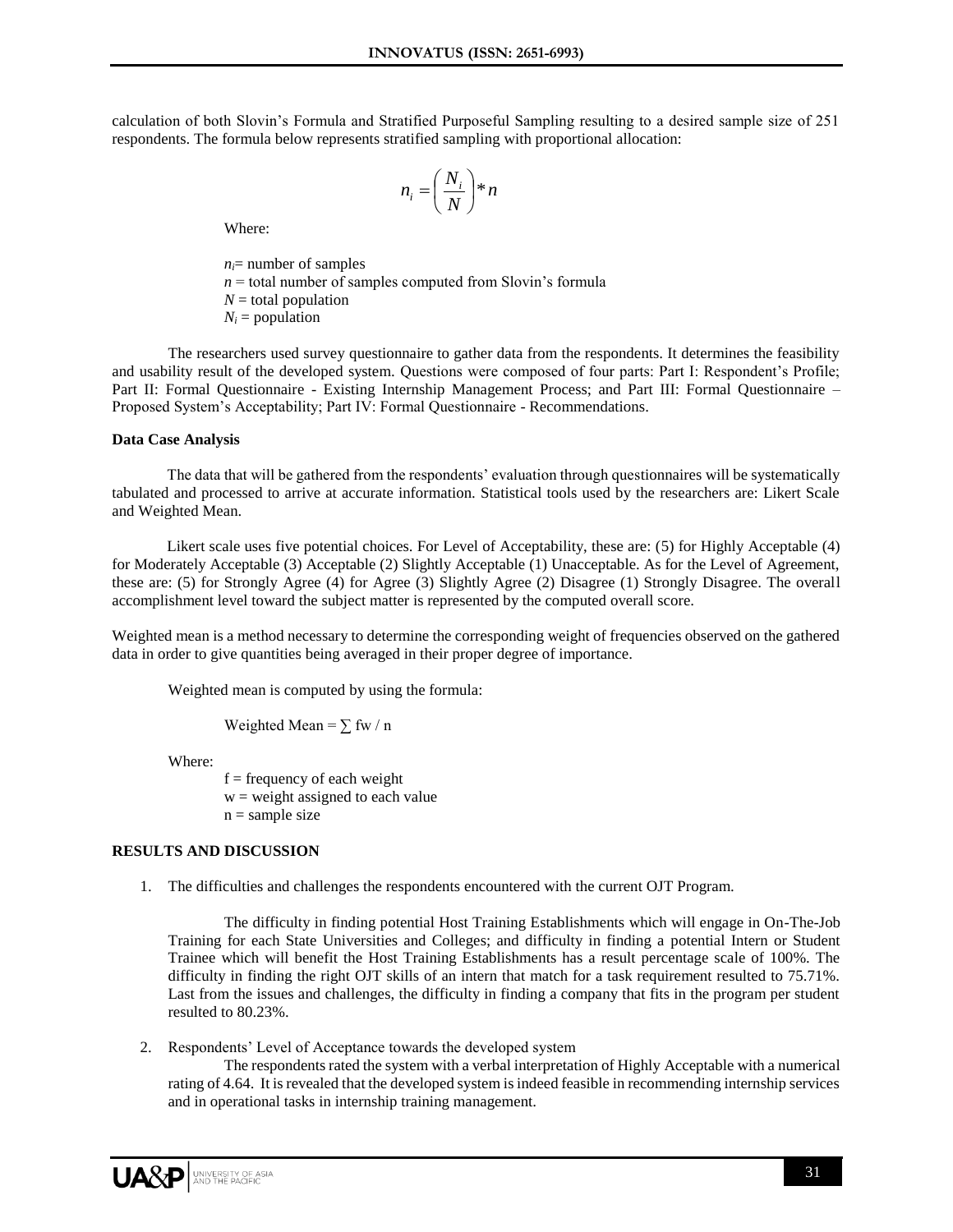3. Respondents' Level of Agreement towards recommendations to further improve the developed system.

The respondents rated the system as Strongly Agree with a numerical rating of 4.48. It reveals that the developed system meets the supposed given recommendations to each parameter such as: Process, TryWork Application, Reports and Technology Services.

## **CONCLUSIONS AND RECOMMENDATIONS**

The following conclusions and recommendations were drawn by the researchers:

1. The researchers concluded that TRYWORK has solved the issue regarding difficulty in finding the right OJT skills of an intern needed by the host training establishments. The feature recommending services addresses the host training establishments' needs by suggesting qualified interns with specific parameters which can be absorbed.

With the combination of knowledge in recommending services system and internship management system, TRYWORK had addressed the challenges. Thus, it is recommended for future interns, Host Training Establishments, and School Administrators to use and serve as central part of activity in internship training.

2. The researchers concluded that TRYWORK has solved the issue in accordance with interns or Student-Trainee. The capability of TRYWORK to show the suggested Host Training Establishments that matched with their skills upon their course is addressed with the issue in difficulty of finding a company that fits within their course program. Moreover, TRYWORK provides solution of suggesting the nearest Host Training Establishments that matches with their specific location. It also provides a map suggesting what is the nearest distance between Host Training Establishments and intern and be considered to apply for internship training.

In terms of Level of Acceptability, TRYWORK was overall identified as Highly Acceptable. However, in system's reliability, it was identified as moderately acceptable. Thus, it is recommended for the system TRYWORK to improve the reliability function of the system, in particular, in providing system backup and recovery feature.

3. The researchers concluded that TRYWORK provides solution in producing Internship Reports and Analytics which helps School Administrators of Internship Training. These reports help in providing better accomplishments within a Higher Education Institutions in achieving their desired target goals within an academic school year.

As for technology services, a mobile application support is recommended for TRYWORK in order to be reach at hand by the intended users. It will be great benefit for TRYWORK as it will improve the form of communication within the users.

4. The Researchers concluded that TRYWORK had addresses the needs of intended users specifically, with the aim of bridging the gap of providing job experience for Interns to be work ready and providing competitive yet powerful interns that will benefit by most of the Organizations in the future.

The improve version of predicting the number of OJTs needed by each partner establishments will be a great help in determining not only the number of possible interns to be absorbed but the possibility of recruitment within their establishments.